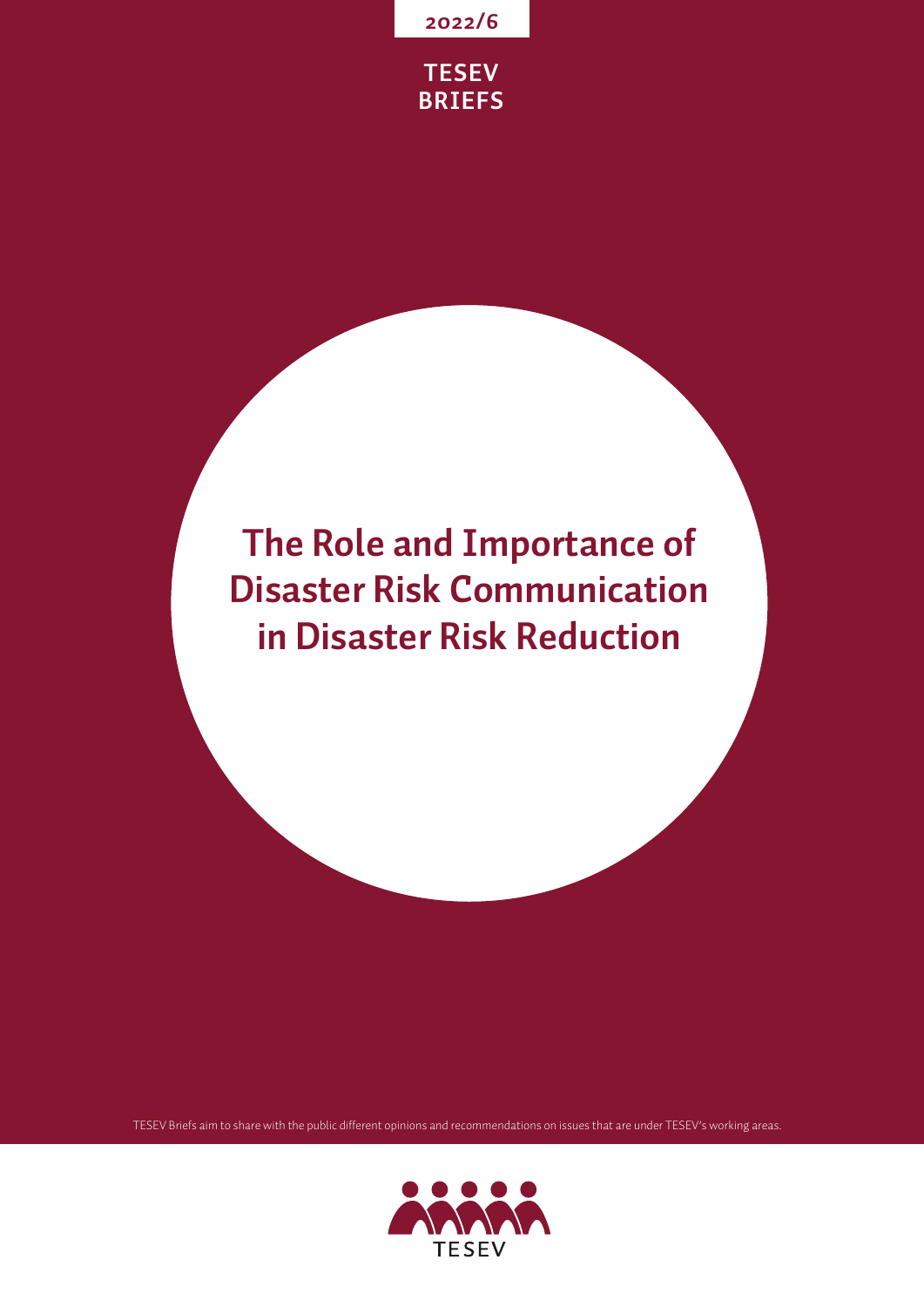

## **Emin Yahya Menteşe**

Mr. Menteşe's main focus of research is on the explanation, management, and communication of disaster risks. He worked on a Geographical Information Systems-based landslide early warning system project within the scope of his graduate research at the Department of Geomatics Engineering, Istanbul Technical University (2007-2009), where he took part in projects on geological mapping, landslide hazard analyses, earthquake loss estimations, integrated disaster risk analysis, tsunami risk analysis and development of action plans at the Directorate of Earthquake and Ground Research, Istanbul Metropolitan Municipality (2009-2021). His doctoral research at the Urban and Regional Planning Program, Istanbul Technical University (2012- 2020) focused on understanding and modeling the effect of spatial plans on ecological sustainability. Since 2021, he has been carrying out studies on the development of spatial information infrastructure, disaster risk analysis, and disaster risk communication within the scope of Tomorrow's Cities project at the Kandilli Observatory and Earthquake Research Institute and Earthquake Engineering Department, Boğaziçi University.

#### **Disaster Risk Communication**

Despite the immense economic, technological, and scientific advancements it has made, humanity is still incapable of preventing the rise of disasters against a backdrop of deepening ecological crisis and social injustice. Disasters continue to emerge in varying forms, and become widely impactful following an earthquake, heavy rainfall, or an epidemic. The reasons why our wealth of knowledge in engineering, planning and management remains futile in reducing disaster losses are plentiful and one of them is the lack of communication. The communication model defined as disaster risk communication is one of the main components of disaster risk reduction and is often described along the lines of sharing critical information with the public and relevant parties during and after a disaster. However, the meaning of disaster risk communication goes beyond that single feature. This communication model aims to explain and create an accurate understanding of risk reduction activities, encourage people to integrate the concept of risk into their lives, and make the risk reduction approach a priority policy by turning it into a societal norm.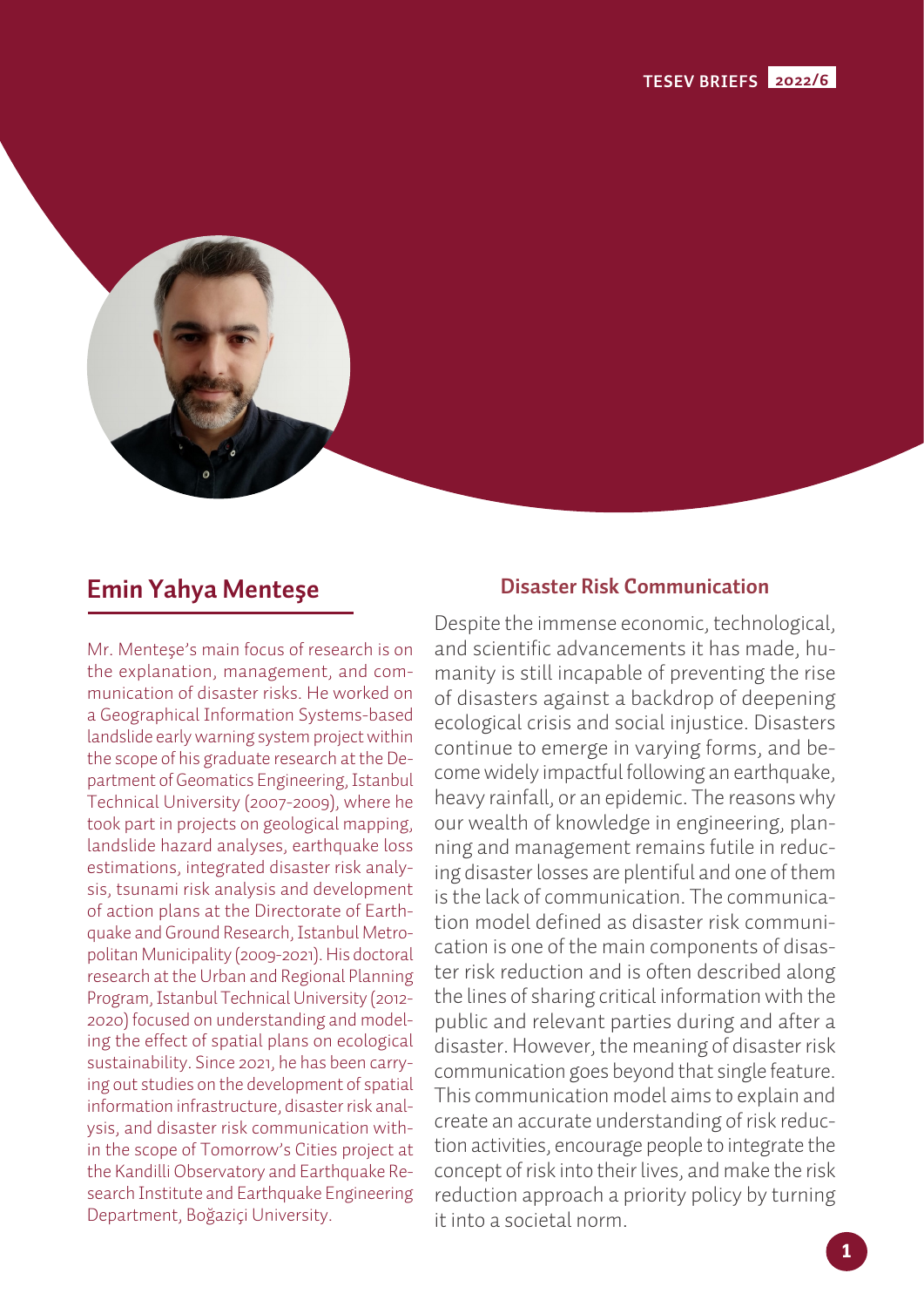**TESEV BRIEFS 2022/6**

The reliability of information and its sources, which form the basis of communication, are essential in disaster risk communication, as in other types of communication. Sources of information for disasters are often the academia and sometimes the public sector. It can be argued that the public's perception of academic community is that it is relatively more objective and reliable as it generally tends to remain outside the realm of daily politics. Furthermore, public institutions' communication is less effective despite the myriad of data in their possession because of the restrictions they impose on information-sharing (TESEV, 2021). Therefore, it would be beneficial to put the academic community—as the producer of scientific information—at the forefront of sharing such information.

As with other communication models, disaster risk communication aims to convey the information to the target audience using the right message and tools for the audience to create the desired result. The purpose and audience of communication determine the content of the message. In this regard, the principal feature and challenge separating disaster risk communication from other forms of communication is the necessity of having all parties to understand an information with a sensitive, technical, and scientific nature. In other words, risk information must be understood with all its dimensions not only by experts in the field, but all parties to whom this information is conveyed and who need to take action. (Shaw et al., 2013).

To achieve this, four basic objectives/stages of disaster risk communication may be mentioned: Awareness-raising, Understanding, Decision Support and Implementation.

Awareness-raising is the first step in the risk reduction process, and as such, informs subsequent steps. Care must be taken to keep awareness-raising messages short, concise, and engaging. Such messages do not need to be information-dense as they mainly seek to arouse curiosity and garner people's interest on the subject. Once awareness is created and curiosity is aroused, the next step , that is understanding follows where parties are expected to develop a better grasp of the subject thanks to messages facilitating their comprehension. Such an understanding forms the basis of making the right decisions. At this stage, messages should contain clear information and underline some basic scientific facts on the subject. The third objective is to support the decision-making processes, which consists of providing opinions on the consequences of various decisions. It is thus expected to lead to right decisions regarding risk reduction. The fourth objective, which affects the content of the message, centers on implementation.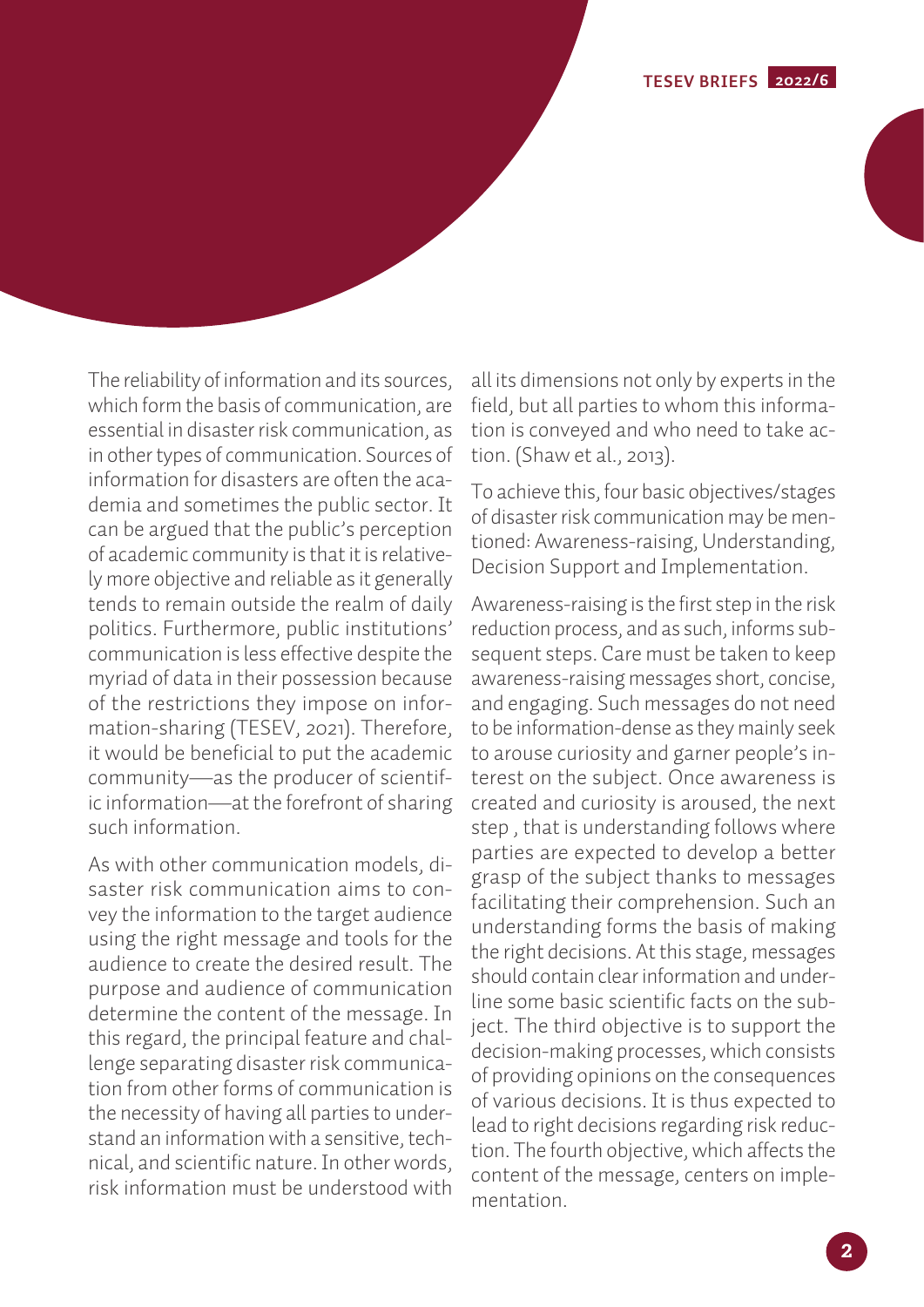The implementation stage is where concrete activities are put into practice, and messages in this stage should contain information on actions to be taken through clear, understandable, and concrete suggestions (EPA, 2003).

Once the content and format of the messages are determined, the medium to be used should be selected. Although communication primarily brings to mind such media as television, radio, the internet and social media, effective tools of communication may also include short meetings, workshops, and casual conversations.

The important point here is to choose a tool that will ensure the most effective transfer and understanding of the message that is fit for the objective as well as the target audience.

The quality and effectiveness of the communication would further be bolstered by the continuous access to data and information throughout the disaster risk communication process, development of a science and media literacy capacity, and the continuous provision of feedback to improve the process. In this context, a diagram of the proposed disaster risk communication model is presented in Figure-1.



Figure 1: Main components in disaster risk communication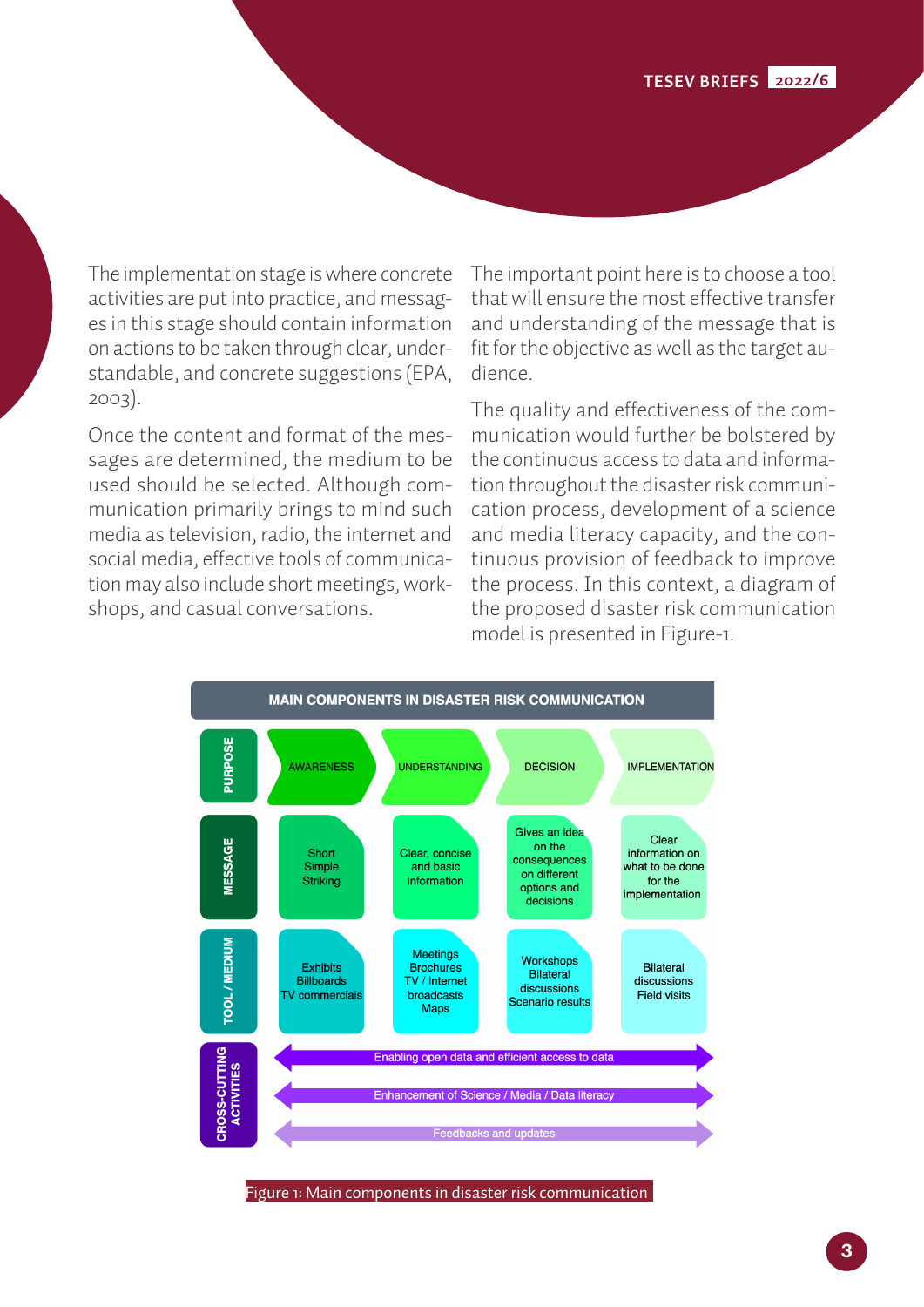**What further makes it challenging for disaster risk communication to achieve its goal, that is to reduce risks, is the fact that there are many economic, technical, social, psychological, and legal subcomponents involved in the context of disasters. Therefore, disaster risk communication could be successful if built upon a holistic approach that involves multiple stakeholders and enables interdisciplinary coordination.**

An issue to be considered is that disaster risk communication has a complex, multi-stakeholder structure, and should be modeled in a way that it includes a range of different stakeholders instead of being solely community oriented. This is one of the challenges that distinguishes disaster risk communication from other models of communication. While many forms of communication are often community oriented, disaster risk reduction process seeks to reach out to public institutions, the private sector, non-governmental organizations, media, academia, and international actors. What further makes it challenging for disaster risk communication to achieve its goal, that is to reduce risks, is the fact that there are many economic, technical, social, psychological, and legal subcomponents involved in the context of disasters. Therefore, disaster risk communication could be successful if built upon a holistic approach that involves multiple stakeholders and enables interdisciplinary coordination.

To put it briefly, the environment must be technically, economically, socially, psychologically, and legally primed for the target groups to act; various actors mobilized around a common strategy must come together in order for disaster risk communication to reach the desired goal in an environment as such.

#### **Mistakes Made in Disaster Risk Communication**

Prof. Ahmet İnam, points at a 4-step process in defining communication. The process begins with a thought in the mind of the person who initiates communication and is referred to as A. This thought that is processed cognitively, and through the elocutionary skills of the person, is uttered as B. It reaches the recipient as C by virtue of the environment in which it has been transmitted, and the recipient perceives this message as D due to his/her own cognitive capacity, experiences, and personality. Hence, while one party is talking about thought A, the other is responding to thought D, and this process continues reciprocally (Url-1).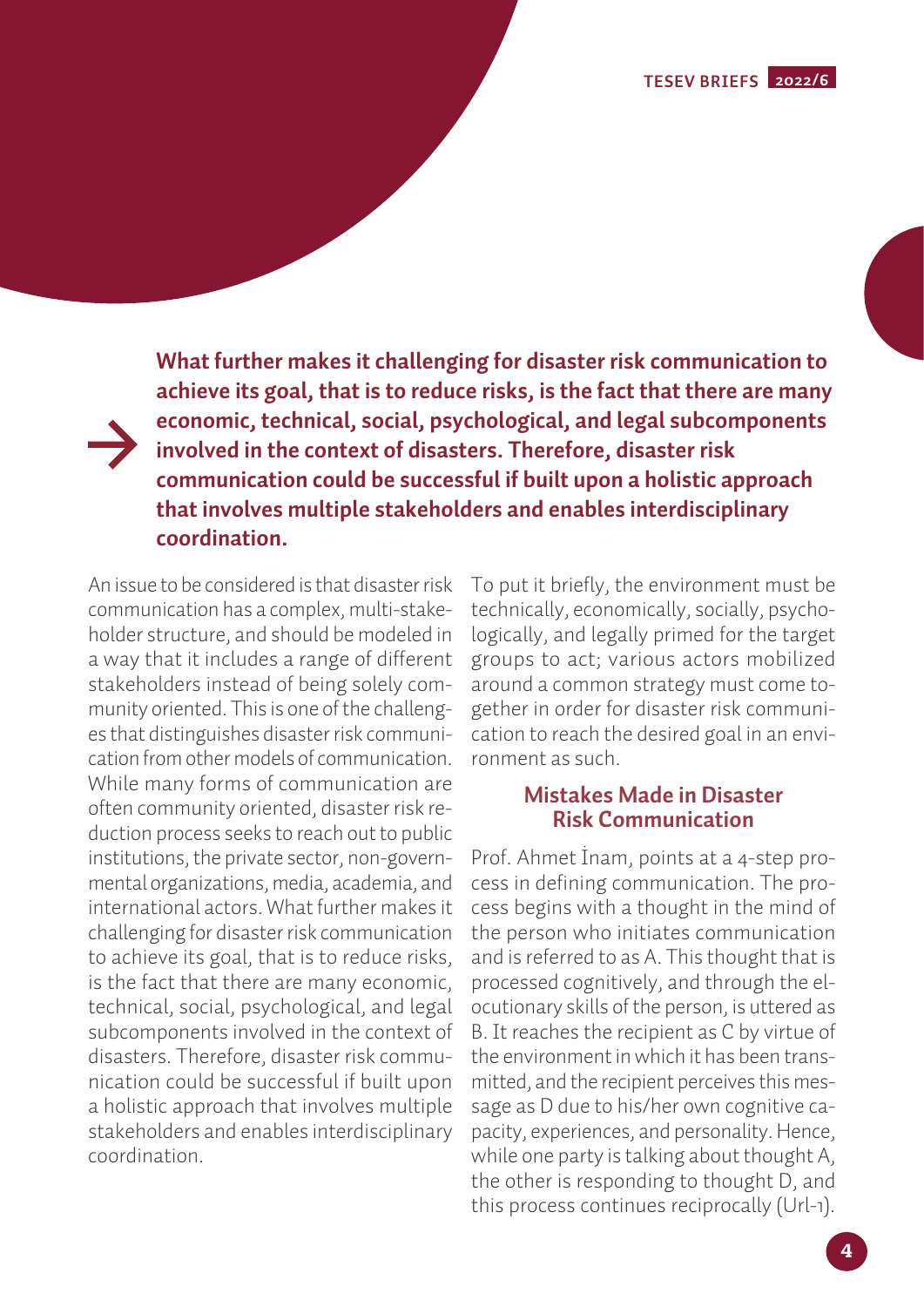This is a frequently occurring situation, particularly in regard to subjects with a scientific component, a prime example of which is the subject of disasters.

To map it onto the model that Prof. İnam mentions, scientific knowledge represents thought "A." Indeed, scientists often think that scientific knowledge will be understood just as they perceive it, and build all their comments, criticisms and discourses based on this assumption. Yet, just as technical information is difficult to understand, so is the reliability of message, which is the basis of communication, undermined when expressed differently by different experts (expressing idea A as B).

Information and ideas thus uttered reach the audience in a completely different way due to the impact of the social and political climate (information B turns into C). It must also be noted, that people act by their values and beliefs instead of scientific data and facts (information C turns into D) in case such uncertainties are in place within messages (Stewart, 2021). Therefore, with respect to disaster risk communication, having a public discussion on a bulk of very detailed information packed with uncertainties may cause more harm than benefit. A sample flowchart of how this process works is provided in Figure-2.

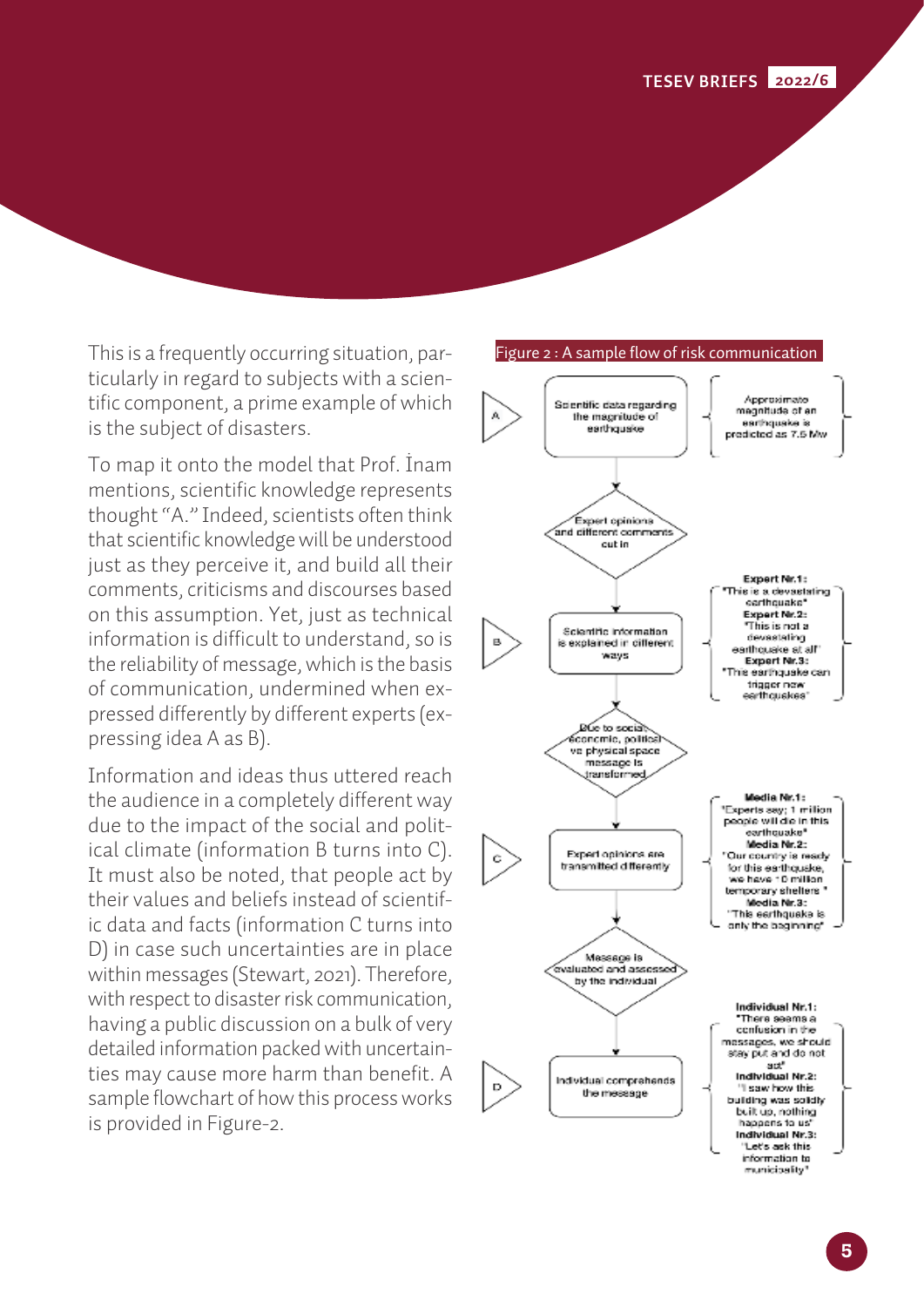

Another mistake in disaster risk communication is that public institutions tend to assume the society as a homogeneous whole. However, people of different socio-economic status perceive disasters differently (Kalaycıoğlu et al., 2018). Molded by the environment, the message "C" may be perceived as "D" by some, but other segments of the society may very well understand it as "E", "F" or "G". Expecting a message to create the same impact on the entire society is thus a misguided expectation. Moreover, different perceptions may lead to different reactions and turn into a reason for disagreement on such subjects as disasters, which impact the entire society. A concrete example would be urban transformation, which runs the same course for all segments of the society but is considered as a blessing for some and a profit-seeking operation for others.

As mentioned before, disaster risk reduction is a process with multiple actors, and therefore, disaster risk communication has a multi-stakeholder structure. However, other actors in the risk reduction process (i.e. the private sector, NGOs, media, other public stakeholders) are often left out and cannot develop a significant level of awareness. Nevertheless, communication models need to incorporate the relationship among all stakeholders. To illustrate, the private sector is of critical importance because disasters deal the biggest blow to the private sector, and the damages it suffers have a direct social impact as they result in the loss

of jobs. Therefore, it is also important for the public sector, which has the principal responsibility in disaster risk reduction activities, to develop an approach in its communication with the private sector.

Another mistake is to equate disaster risk communication with other communication models that are tailored to launch a product/service or communication in political elections.

The aim in such types of communication is to motivate the audience to recognize and try a product/service or vote for a candidate running in an election. It is sufficient that the product is on the shelves/the service is accessible, or that the election has been fair, to say that such communication has achieved its goals. Backed by an enabling system, the awareness and demand created by such communication efforts turn into action. However, currently there are no mechanisms to support individual actions in disaster risk communication. Therefore, creating an awareness and demand for disaster risk communication does not guarantee results. In this process, individual actions should be bolstered by public policies and actions, and solutions must be found to drive individuals into action. To illustrate this claim with another example, it would be meaningless for a public institution to declare that "Istanbul will go through urban renewal" unless this declaration is supported by appropriate financial and legal conditions.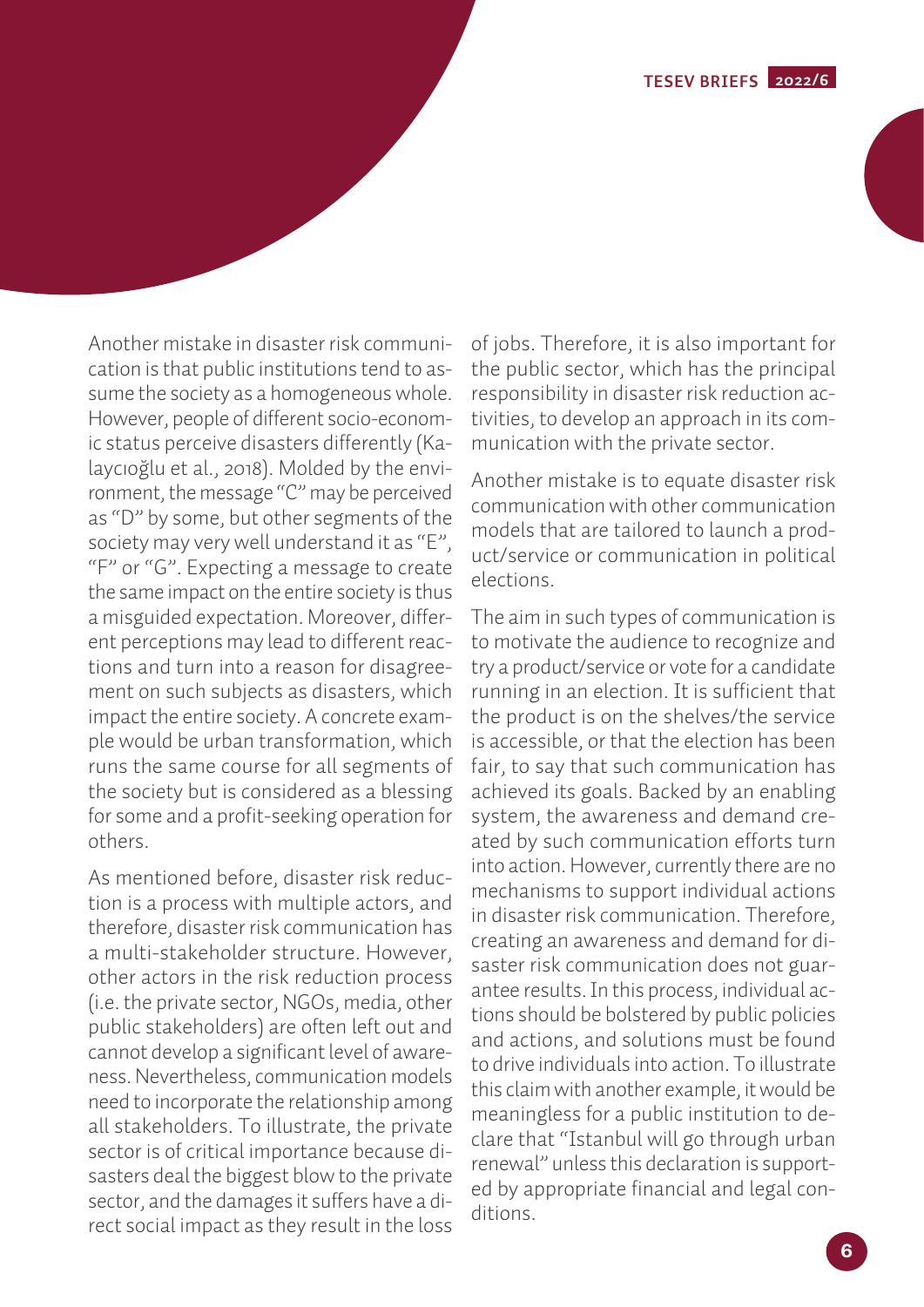**However, currently there are no mechanisms to support individual actions in disaster risk communication. Therefore, creating an awareness and demand for it does not guarantee results. In this process, individual actions should be bolstered by public policies and actions, and solutions must be found to drive individuals into action.**

Against this backdrop, the presence of a target audience, message, and media channel alone is of no significance in disaster risk communication. It is futile to have a message shared and liked by millions on print, visual, or social media, or a poster/billboard seen by millions, unless accompanied by a holistic risk reduction approach.

#### **Translating Knowledge into Action: Istanbul**

Whenever the subject of disasters comes up on Turkey's agenda, Istanbul receives the greatest attention. This is because many scientific studies have now proven that a possible earthquake in Istanbul would cause a crisis at a national scale. An earthquake that affects Istanbul also affects Turkey in general. So, what should be the kind of communication strategy to follow regarding a potential earthquake in Istanbul, a disaster in the true sense of the word?

This is certainly not a question to be answered in a short article. Yet, the current scientific data and basic communication strategies discussed earlier in this article may inform the approach to be taken. First of all, it should be emphasized that access to information is the basis of this process. Accurate information should be accessible in a transparent way (UN, 2015).

We know that there are very detailed studies at present, providing Istanbul-specific disaster risk information, some of which are shared by relevant institutions on the internet (TESEV, 2021). Although publishing such information has the benefit of raising awareness and is useful especially for expert practitioners (such as engineers, urban planners, etc.), these reports are mostly scientific in nature, and as such, difficult to conceive for the public in general, or the private sector, who do not have detailed information on the subject.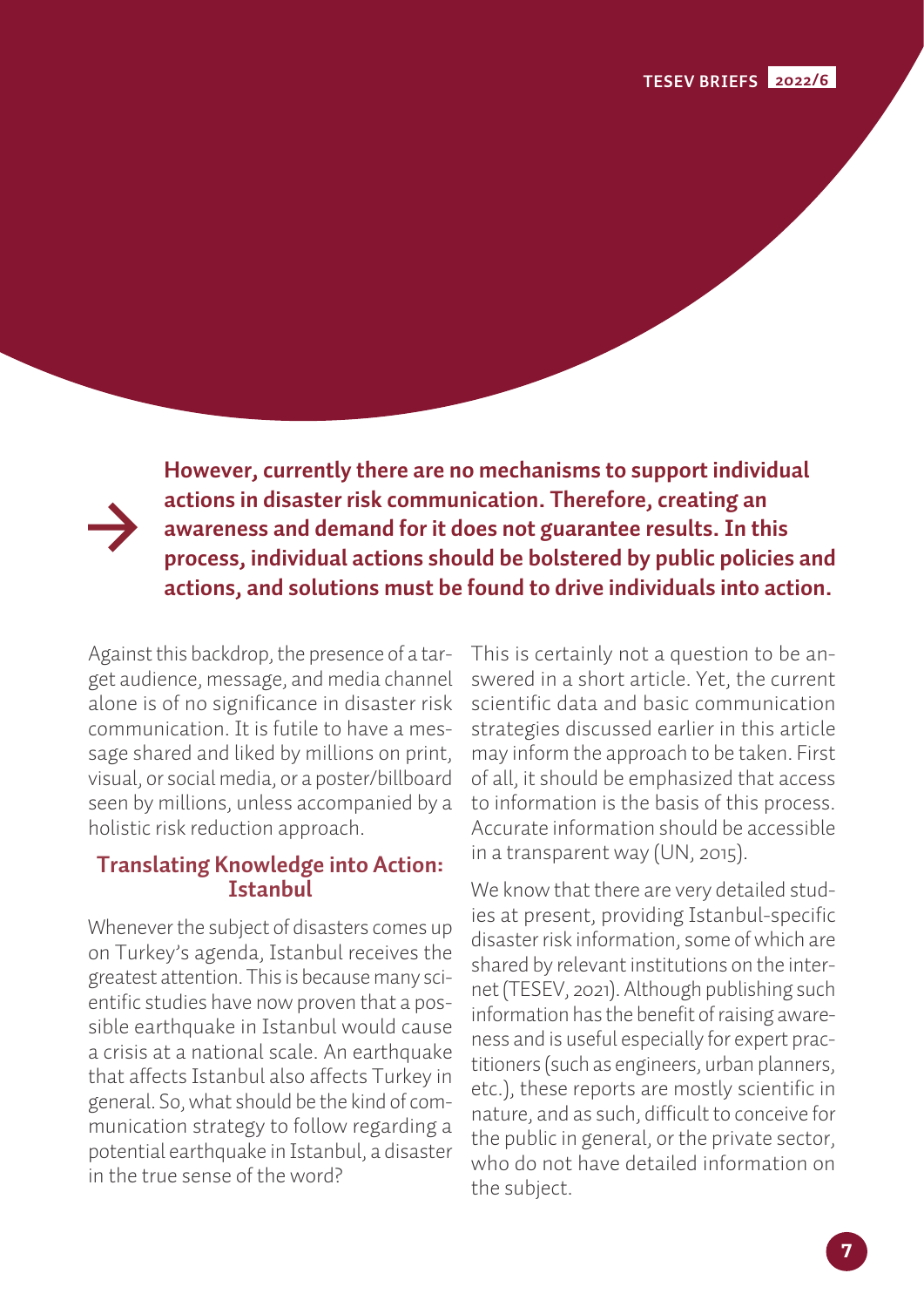**TESEV BRIEFS 2022/1 TESEV BRIEFS 2022/6**

**... it is known that inter-institutional data/information sharing policies are still very strict. This situation poses an important problem particularly for institutions that must work in coordination. Apart from the legal aspect of the problem, the lack of a culture of inter-institutional collaboration also plays an important role.**

Moreover, it is known that inter-institutional data/information sharing policies are still very strict. This situation poses an important problem particularly for institutions that must work in coordination. Apart from the legal aspect of the problem, the lack of a culture of inter-institutional collaboration also plays an important role. It should be emphasized at this point that institutions would benefit greatly from open data platforms. The Open Data Portal of the Istanbul Metropolitan Municipality is one of the best and latest examples of such portals, despite its need for improvement in many respects. Having more of such platforms may improve the quality of access to data.

The fact that television is the primary tool for accessing information calls for a discussion on the media outlets of disaster as a subject. Rather than a focus on raising consciousness and awareness, the media has a headlines and ratings oriented view of disaster in Turkey. It can be seen that the most frequently used headlines on earthquakes merely seek to attract attention (such as: "Expert reveals scary earthquake information", "Istanbul earthquake knocking on

the door", "The warning of the great Istanbul earthquake") and offer only some basic scientific information. This attitude of the media causes scientists to distance themselves from it, leading to a widening gap between science and the media. On the other hand, media circles complain of reserved scientists, arguing that they must report with what little information they have at hand (Menteşe et al., 2020). One might argue that to mend the gap between science and the media, the scientific community should develop media-literacy skills while the media circles must hone their science-literacy skills.

Increasing the number of open data platforms and improving the cooperation between academia and media may form the basis of, and enable rapid and transparent access to accurate information, an essential requirement in disaster risk communication. Providing access to the right messages through the cooperation of media and academia may help realize the first two objectives of disaster risk communication, that is cultivating social awareness and understanding.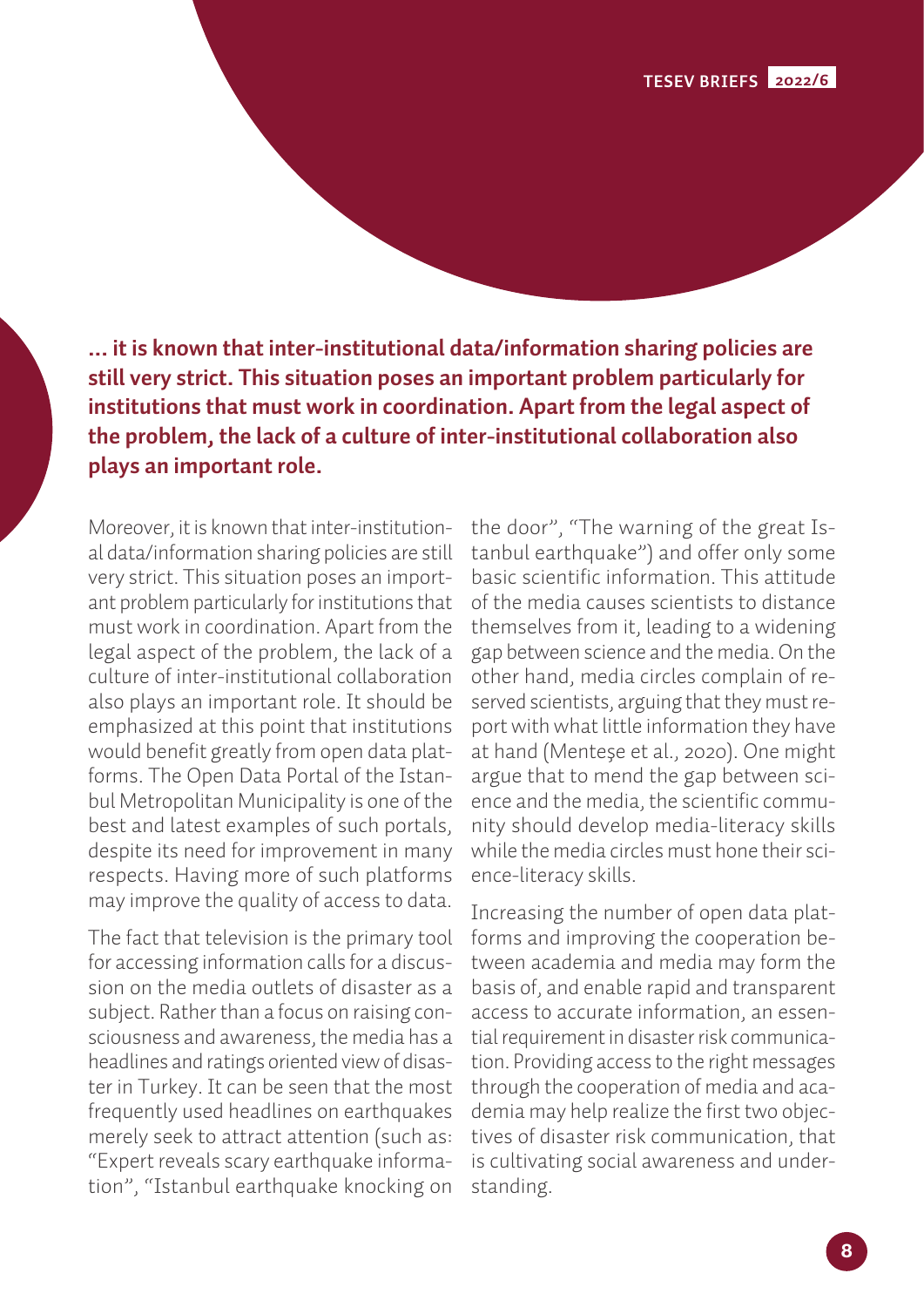**TESEV BRIEFS 2022/6**

**While Istanbul's disaster risk communication strategy should be able to facilitate this medium-term approach, it must fundamentally have a long-term approach.**

The fundamental message to base all awareness and understanding on is that disasters affect the entire society; everyone has a responsibility, and there are things that all segments of the society can do to reduce risks in any way possible. Impact starts to amplify when everyone starts owning up their role in disaster risk reduction. Disaster risk arises due to human activities. Nature is not the culprit and there is no such thing as a natural disaster. Disaster risk reduction is the shared responsibility of individuals, societies, companies, and governments.

Nevertheless, translating information into action, or in other words, reducing the risk of disasters requires mechanisms that venture beyond raising awareness and understanding. These mechanisms should be supported by an effective communication strategy and have a very broad coverage including physical risk reduction (i.e. possible losses in the superstructure and infrastructure); eradication of social vulnerabilities; cognitive, psychological, economic, and academic support for the community; and, elimination of problems arising from the administrative structure and legislation (primarily, data/ information sharing).

The public sector has an undeniable role to play in the solution of problems, but not in

a top-down approach; instead, there must be a horizontal orientation across the board with the academia, private sector, media, and NGOs. The approach is also important for fruitful communication and accurate sharing of responsibilities (Shaw et al., 2013).

The current legal, economic, and social conditions coupled with Istanbul's disaster risk make it challenging to achieve considerable disaster risk reduction in Istanbul in the short term, no matter how effective the communication strategy may be.

In the medium term, implementing smallscale examples of good practices may be an effective form of strategy. As a first step, site-specific awareness-raising campaigns may be organized, starting from districts and neighborhoods that stand out as highrisk areas in scientific studies. These could be backed with participatory meetings and workshops to develop an understanding of the issue's importance.

In parallel with these activities, carrying out social, technical, legal, and economic studies of the pilot area with a participatory approach may increase the effectiveness of communication activities, establishing trust between stakeholders.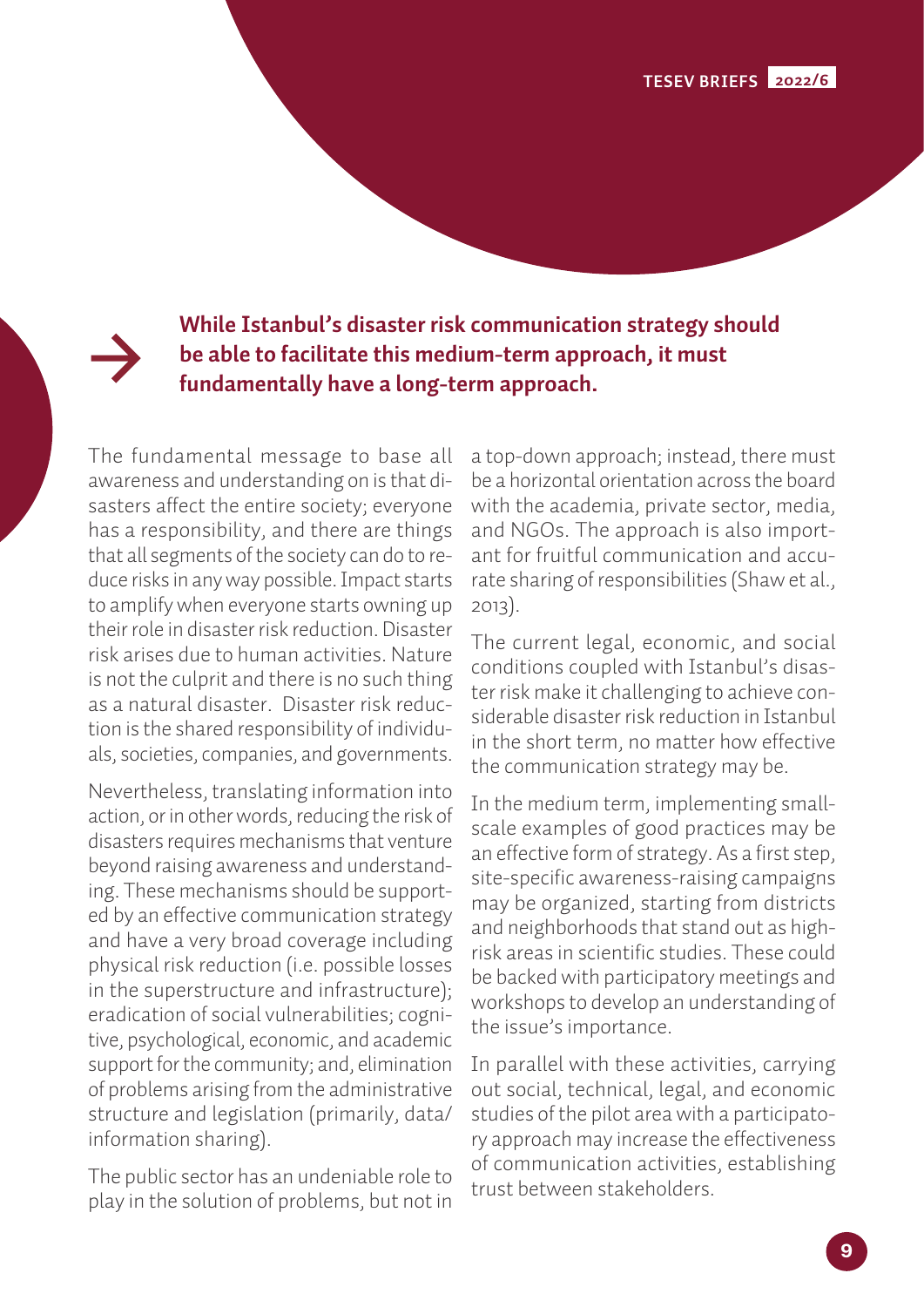**TESEV BRIEFS 2022/6**

**... the cities we live in are reflections of the individuals and communities inhabiting them. We must address disaster risk reduction through individual and community oriented, holistic, and participatory urbanization policies rather than focusing on urban transformation.**

This would make it easier for the parties involved to adopt the solutions offered as well as their implementation. In summary, sustainable, and site-specific actions that contribute to the inhabitants' sense of belonging may be much more practical instead of a standard and sweeping solution to all of Istanbul's issues; a single successful practice may become a source of inspiration to many others.

While Istanbul's disaster risk communication strategy should adopt this medium-term approach, it must fundamentally develop a long-term approach. Actions must aim at risk ownership and calculate for the future. The crucial question must be, "What will our urban legacy look like in fifty years?" Disaster risk is everyone's responsibility, and as such, should be shared through social consensus. We must be aware that solving the problems of the day should not lead to the problems of the future: We cannot save the day at the expense of tomorrow.

When this long-term communication process—starting with the reinforcement of the individuals' awareness—evolves into a social culture in time, the public system as well as the city we live in will change on their own and become more resilient and sustainable.

We must keep in mind that the cities we live in are reflections of the individuals and communities inhabiting them. We must address disaster risk reduction through individual and community oriented, holistic, and participatory urbanization policies rather than focusing on urban transformation. Otherwise, living in resilient and sustainable cities will continue to be a dream for future generations and disasters will continue to be "natural".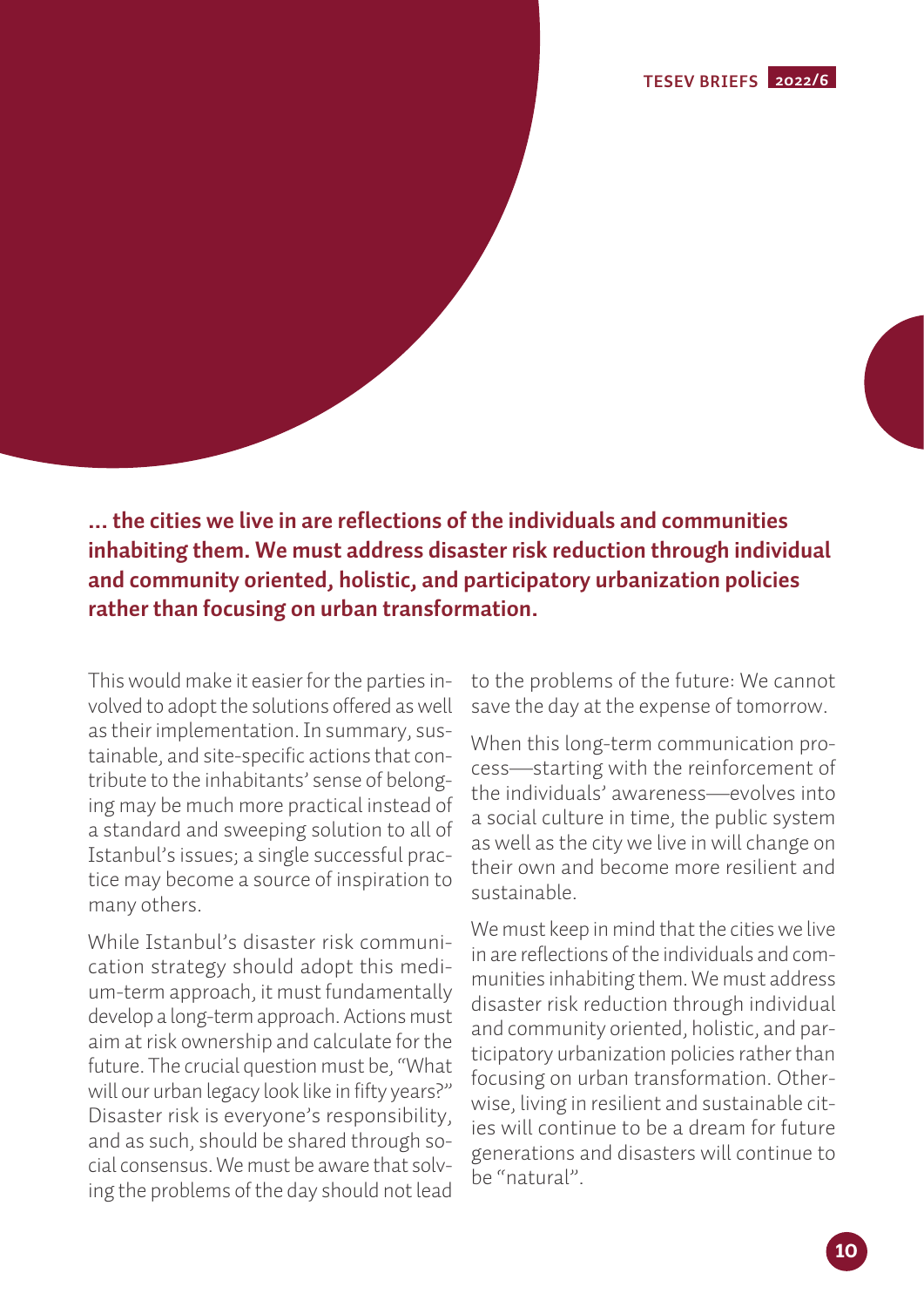# **REFERENCES**

UN, 2015, Sendai Framework for Disaster Risk Reduction

EPA (United States Environmental Protection Agency); 2003, A Digest of Risk Communication as a Risk Management Tool. Cincinnati, United States of America

Kalaycıoğlu, S., Çelik K., Türkyılmaz, S., Çelen, Ü., Menteşe, E.Y., Karar S., Baş, M., Kılıç, O.; 2018, İstanbul İli Genelinde Afetler Karşısında Sosyal Hasar Görebilirlik Araştırması, İstanbul

Mentese, E. Y., Stewart, I., Çaktı E., Kalaycıoğlu, S., Öner, E.,; 2021, Stakeholder Meetings on "Disaster Risk Communication" within the scope of Tomorrow's Cities Project

Shaw, R., Takeuchi, Y., Matsuura, S., Saito K., 2013, Knowledge Note on Risk Communication; GFDRR, World Bank

Stewart, I.; 2020, Personal interview with Prof. Iain Stewart: Myths in Disaster Risk Communication

Kobaş B., Erginli B.E., Sucuoğlu C., Tülek M., 2021, Sürdürülebilir Kent İçin Veriye Erişim: Afet ve Bina Verisi Üzerinden Bir İnceleme, TESEV Yayınları

URL1: https://www.youtube.com/ watch?v=9VTwQdwu1fM&t=109s&ab\_ channel=LovelyGhost